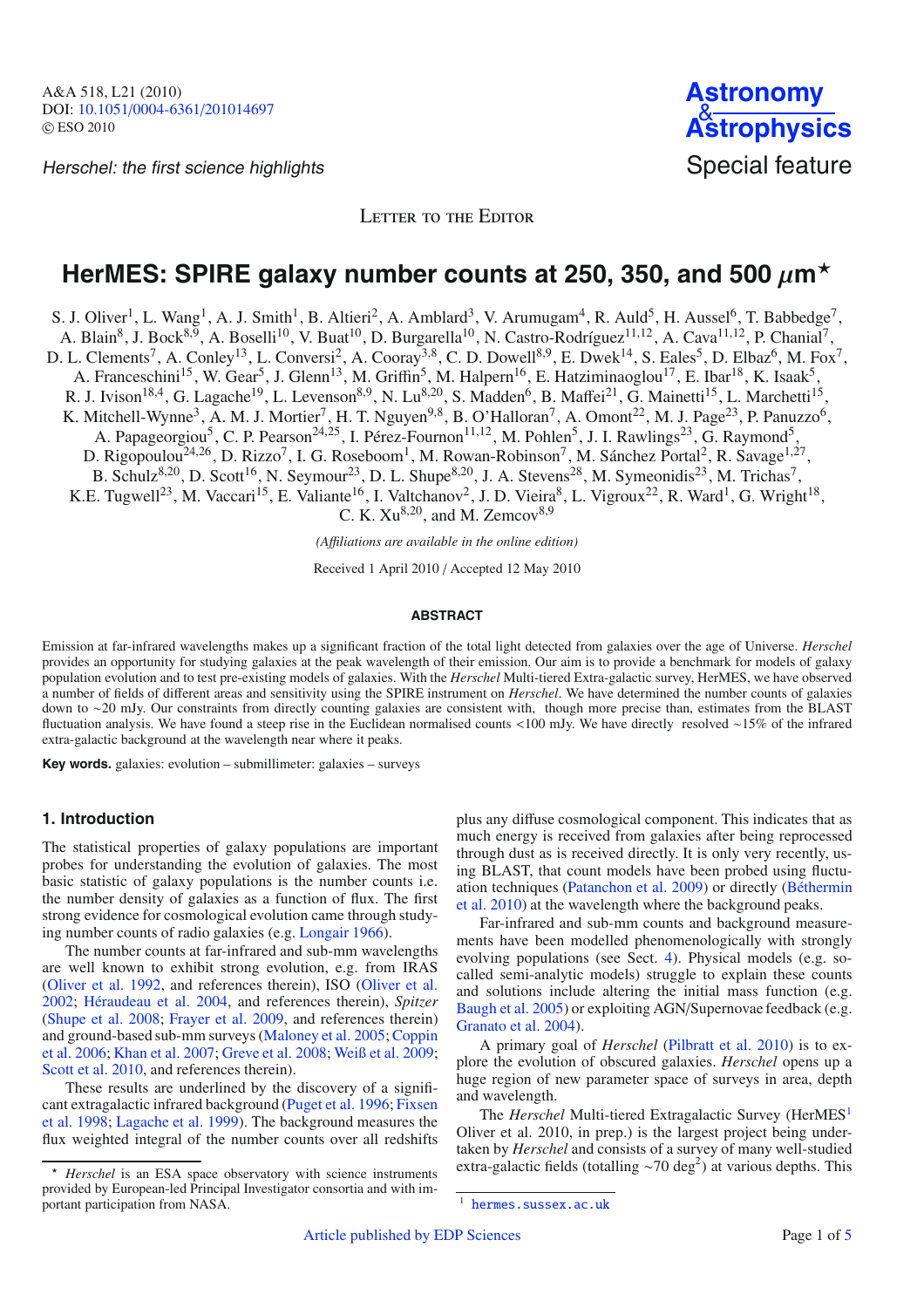<span id="page-1-0"></span>**Table 1.** HerMES SPIRE SDP observations.

| Name          | Size               | RA     | Dec   | Roll | Mode     | Scan   | Repeats | AOR  | $\langle N_{\rm samp}\rangle$ | $\approx 250 \mu m$<br>$\sim$ 50% | $\approx 350 \mu m$<br>$\sim$ 50% | $\approx$ 500 $\mu$ m<br>$\sim$ 50% |
|---------------|--------------------|--------|-------|------|----------|--------|---------|------|-------------------------------|-----------------------------------|-----------------------------------|-------------------------------------|
|               |                    |        |       |      |          | rate   |         | /hr  |                               | /mJv                              | /mJy                              | /mJy                                |
| A2218         | $\times$ 9'<br>Qʻ  | 248.98 | 66.22 | 217  | Lrg. Map | 30''/s | 100     | 9.2  | 1622                          | 13.8                              | 16.0                              | 15.1                                |
| <b>FLS</b>    | $155' \times 135'$ | 258.97 | 59.39 | 185  | Parallel | 20''/s |         | 16.8 | 30                            | 17.5                              | 18.9                              | 21.4                                |
| Lockman-North | $35' \times 35'$   | 161.50 | 59.02 | 91   | Lrg. Map | 30''/s |         | 3.9  | 117                           | 13.7                              | 16.5                              | 16.0                                |
| Lockman-SWIRE | $218' \times 218'$ | 162.00 | 58.11 | 92   | Lrg. Map | 60''/s |         | 13.4 | 16                            | 25.7                              | 27.5                              | 33.4                                |
| GOODS-N       | $30' \times 30'$   | 189.23 | 62.24 | 132  | Lrg. Map | 30''/s | 30      | 13.5 | 501                           | 12.0                              | 13.7                              | 12.8                                |

**Notes.** PACS observations will be discussed in Aussel et al. (in prep.). Size is approximate extent of region with typical coverage. Roll angle is measured East of North. Repeats is total number of pairs of scans in both *A* and *B* directions.  $t_{AOR}$  is total time in execution of the observations.  $\langle N_{\text{samp}} \rangle$  is the mean number of bolometer samples per pixel in the same typical-coverage region of the 250  $\mu$ m map (6"  $\times$  6" pixels).  $S_{50\%}^{250\mu m}$  is the flux density at which 50% of sources injected into the 250  $\mu$ m map are faithfully recovered.

letter is the first number count analysis from the HerMES science demonstration phase (SDP) SPIRE data. Even these preliminary results will be able to eliminate some existing models and provide a benchmark on which future models can be tested.

## **2. SPIRE data**

#### 2.1. SDP observations

The observations described here were carried out on the *Herschel* Space Observatory [\(Pilbratt et al. 2010](#page-3-19)) using the Spectral and Photometric Imaging REceiver (SPIRE). The SPIRE instrument, its in-orbit performance, and its scientific capabilities are described by Griffi[n et al.](#page-3-20) [\(2010](#page-3-20)), and the SPIRE astronomical calibration methods and accuracy are outlined in [Swinyard et al.](#page-3-21) [\(2010](#page-3-21)). They were undertaken as part of the HerMES programe during the SDP between 12-Sep.-2009 and 25-Oct-2009 under the proposal identification SDP\_soliver\_3. The fields and observations are summarised in Table [1.](#page-1-0)

## 2.2. SPIRE catalogue data processing

For this paper it is sufficient to note that the same source detection method is applied to the simulations as to the real data so we sketch the details only briefly. The single-band SPIRE catalogues have been extracted from the maps using a version of the sussextractor method [\(Savage & Oliver 2007\)](#page-3-22) as imple-mented in HIPE [\(Ott 2010](#page-3-23)). The processing of the SPIRE data is summarised here, with details of the approach given by Smith et al. (in prep.) Calibrated timelines were created using HIPE development version 2.0.905, with a fix applied to the astrometry (included in more recent versions of the pipeline), with newer calibration files (beam-steering mirror calibration version 2, flux conversion version 2.3 and temperature drift correction version 2.3.2) and with a median and linear slope subtracted from each timeline. The default hipe naïve map-maker was then used to create maps, which were given a zero mean. The shallow fields (Lockman-SWIRE and FLS) were smoothed with a point-source optimised filter (see Smith et al. in prep. for details). Peaks in the map were identified and the flux was estimated based on an assumed (Gaussian) profile for a point source, through a weighted sum of the map pixels close to the centre of the source. This filtering means we underestimate the flux of extended sources. The SPIRE CATalogue (SCAT) processing is assessed by injecting synthetic sources on a grid into the real maps. We then run the SCAT source extraction pipeline on these maps and claim success if the closest detection to the injected source is within a search radius of fwhm of the beam and has a flux within a factor of two of the injected flux (see Smith et al. in prep. for more details). The resulting 50% completeness estimated in this way is tabulated in Table [1](#page-1-0) but is not used to assess the counts.

#### **3. Method**

The *Herschel* beam is broad compared with the number density of sources, i.e. the maps are confused. [Nguyen et al.](#page-3-24) [\(2010\)](#page-3-24) measure a variance in nominal map pixels due to confused sources finding  $\sigma_{\text{conf}}$  5.8, 6.3 and 6.8 mJy/beam. This confusion means care has to be taken in the estimation of number counts. Our technique follows the standard approach for sub-mm surveys, correcting for flux boosting and incompleteness.

We determined the false detection rate by applying the source extraction on maps obtained from the difference between two independent observations of the same field. These maps are expected to have zero mean, no sources, but similar noise properties to mean maps. We thus estimate that the reliability for the samples in this paper is better than 97% for all fields and bands.

A source we measure to have flux,  $S_m$ , and noise,  $\sigma_m$ , is more likely to be a dimmer source on top of a positive noise fluctuation than the converse; this is known as flux boosting. We follow the Bayesian method of [Crawford et al.](#page-3-25) [\(2009](#page-3-25)) for estimating fluxes of individual sources ("de-boosting"). We estimate the posterior probability distribution of the true flux of the source  $(S_i)$  that contributed the most flux to a given detection. Note that it is similar to the now-standard flux de-boosting method (e.g. [Coppin et al. 2006](#page-3-7)) but with an additional exponential suppression term at low intrinsic flux. We derive counts by randomly sampling the posterior distribution ten thousand times. The flux de-boosting procedure has some dependency on the choice of prior number count model and so these samples are drawn from distributions produced for the full range of models discussed in Sect. [4.](#page-2-0) These samples provide a direct estimate of the confidence region of our counts. For faint sources, the posterior probability function rises beyond the sampled flux range  $(S_m/5 < S_i < 5 S_m)$  so that the deboosted flux is highly uncertain. In those cases we flag the deboosted flux as "bad" and the derived number counts at the flux level where deboosted fluxes are flagged "bad' are unreliable. We exclude count bins in which the fraction of "bad" sources is  $> 20\%$ . We also estimate the uncertainty in this by looking at the variation in derived counts from the range of models. Errors are included in the plots. The flux de-boosting procedure assumes no clustering. Clustering will affect this and will be addressed in a later paper.

We estimate the incompleteness in the whole process by running full simulations. We have constructed input maps various from various number count models [\(Pearson & Khan 2009](#page-3-26); [Lagache et al. 2004;](#page-3-27) [Patanchon et al. 2009\)](#page-3-15) and models from [Xu et al. 2003](#page-3-28); [Lacey et al. 2010](#page-3-29)). These input maps are then proc[essed](#page-3-30) [by](#page-3-30) [the](#page-3-30) [SPIRE](#page-3-30) [photometer](#page-3-30) [simulator](#page-3-30) [\(](#page-3-30)sps, Sibthorpe et al. [2009\)](#page-3-30) for observational programmes exactly the same as the real data. The timeline output of the sps, map-making and source extraction are then processed in the same way as the real data, including the flux-deboosting. The ratio of input to output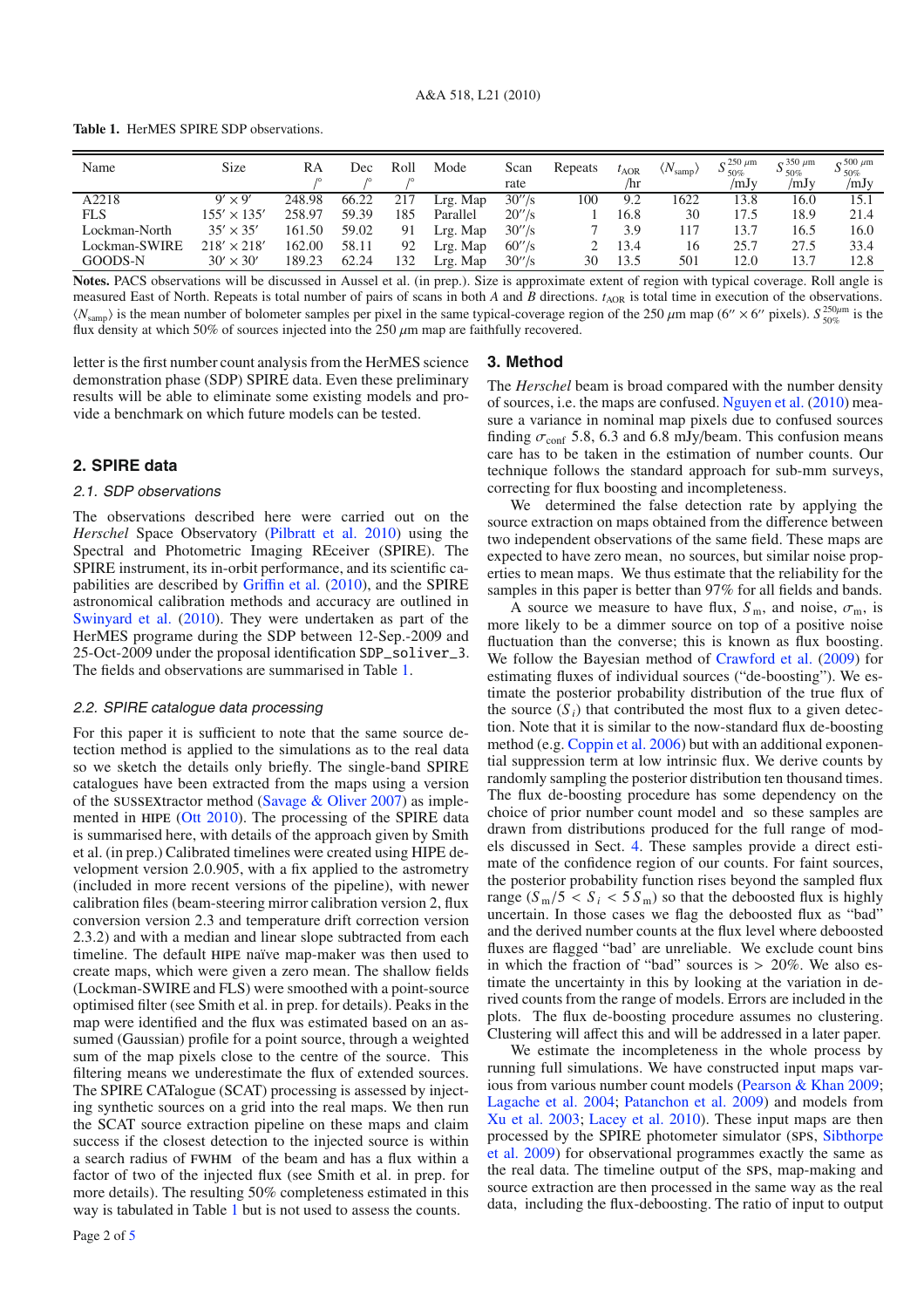<span id="page-2-1"></span>**Table 2.** Table of HerMES SDP number counts at 250, 350 and 500  $\mu$ m.

|                        | Bin 1             | Bin 2             | Bin 3 | Bin 4                                                                                                       | Bin 5 | Bin 6            |  |  |  |  |
|------------------------|-------------------|-------------------|-------|-------------------------------------------------------------------------------------------------------------|-------|------------------|--|--|--|--|
| $\overline{S}_{min}$   | 20                | 29                | 51    | 69                                                                                                          | 111   | 289              |  |  |  |  |
| $S_{\text{max}}$       | 29                | 51                | 69    | 111                                                                                                         | 289   | 511              |  |  |  |  |
| $S_{\text{euc}}$       | 23.8              | 37.5              | 58.9  | 85.9                                                                                                        | 166.2 | 374.1            |  |  |  |  |
| $\overline{250 \mu m}$ |                   |                   |       |                                                                                                             |       |                  |  |  |  |  |
| $\frac{dN}{dS}$        |                   |                   |       | $2.0 \times 10^8$ 6.4 $\times 10^7$ 1.2 $\times 10^7$ 3.1 $\times 10^6$ 2.1 $\times 10^5$ 1.7 $\times 10^4$ |       |                  |  |  |  |  |
| err <sub>1</sub>       | 38                | 22                | 28    | 35                                                                                                          | 23    | 6                |  |  |  |  |
| err <sub>2</sub>       | 10                | 6                 | 7     | 6                                                                                                           | 4     | 19               |  |  |  |  |
| err <sub>3</sub>       | 4                 | 3                 | 7     | 4                                                                                                           | 7     | 23               |  |  |  |  |
| err <sub>4</sub>       | 11                | 19                | 30    | 28                                                                                                          | 30    | 8                |  |  |  |  |
| $350 \mu m$            |                   |                   |       |                                                                                                             |       |                  |  |  |  |  |
| $\frac{dN}{dS}$        | $1.1 \times 10^8$ | $3.5\times10^{7}$ |       | $5.3 \times 10^6$ $1.1 \times 10^6$ $6.2 \times 10^4$ $4.7 \times 10^3$                                     |       |                  |  |  |  |  |
| err <sub>1</sub>       | 49                | 34                | 44    | 56                                                                                                          | 25    | 129              |  |  |  |  |
| err <sub>2</sub>       | 18                | 14                | 17    | 6                                                                                                           | 5     | 12               |  |  |  |  |
| err <sub>3</sub>       | 7                 | 4                 | 10    | 7                                                                                                           | 15    | 43               |  |  |  |  |
| err <sub>4</sub>       | 23                | 13                | 33    | 8                                                                                                           | 12    | 64               |  |  |  |  |
| $500 \ \mu m$          |                   |                   |       |                                                                                                             |       |                  |  |  |  |  |
| $\frac{dN}{dS}$        |                   |                   |       | $3.6 \times 10^7$ $1.1 \times 10^7$ $1.6 \times 10^6$ $2.3 \times 10^5$ $1.3 \times 10^4$ $1.3 \times 10^3$ |       |                  |  |  |  |  |
| err <sub>1</sub>       | 83                | 50                | 62    | 56                                                                                                          | 45    | 0                |  |  |  |  |
| err <sub>2</sub>       | 31                | 18                | 25    | 15                                                                                                          | 18    | 7                |  |  |  |  |
| err <sub>3</sub>       | 10                | 6                 | 18    | 14                                                                                                          | 33    | 50               |  |  |  |  |
| err <sub>4</sub>       | 5                 | 17                | 48    | 27                                                                                                          | 20    | $\boldsymbol{0}$ |  |  |  |  |
|                        |                   |                   |       |                                                                                                             |       |                  |  |  |  |  |

**Notes.** Bin limits and Euclidian weighted central fluxes are given in mJy. Counts are in /sr<sup>-1</sup>Jy<sup>-1</sup>. Errors 1–4 are fractional errors in percentages arising from: flux-deboosting, completeness corrections, Poisson statistics and field-field variations respectively.

counts gives us the completeness with the standard deviation between models providing an estimate of an error in that estimate.

### <span id="page-2-0"></span>**4. Results**

The results are presented in Table [2](#page-2-1) and in Fig. [1](#page-2-2) with Euclidian normalization. There are several sources of uncertainties in the number counts: Poisson noise from the raw counts; "sampling variance" due to additional fluctuations from real large-scale structure; additional Poisson noise from the sampling of the posterior flux distribution and systematic errors from the corrections and assumptions about priors and the effect of clustering on the de-boosting. We measure the standard deviation of counts between fields which includes Poisson errors and some of the other systematic errors. The errors plotted are the field to field variations (or the Poisson errors if larger) with the errors from fluxboosting and completeness corrections added in quadrature.

We see approximately flat counts for  $S > 100$  mJy and then a steep rise. There is flattening to about 20 mJy. We find very good agreement with the number counts estimated from a *P*(*D*) fluctuation analysis of the BLAST maps [\(Patanchon et al. 2009](#page-3-15)).

We have also estimated, but do not show, the integral counts. The flux density at which the integral source counts reach 1 source per 40 beams (with beams defined as  $3.87 \times 10^{-5}$ ,  $7.28 \times$  $10^{-5}$ ,  $1.48 \times 10^{-4}$  deg<sup>2</sup>) is 18.7 ± 1.2, 18.4 ± 1.1 and 13.2 ± 1.0 mJy at 250, 350 and 500  $\mu$ m respectively (N.B. these fluxes are slightly below our secure estimation of counts) . Likewise the number density at 100 mJy is  $12.8 \pm 3.5$ ,  $3.7 \pm 0.4$  and  $0.8 \pm 0.1 \text{ deg}^{-2}$ . These last measurements alone will be sufficient to rule out many models.

Since the first IRAS results, many empirical models have been developed to predict and interpret the numbers and luminosities of IR galaxies as a function of redshift. Empirical models are based on a similar philosophy. The spectral energy distributions of different galaxy populations are fixed and the mid-IR, far-IR and submm data are used to constrain the luminosity function evolution. Current limits come from the mid-IR,



<span id="page-2-2"></span>**[Fig. 1.](http://dexter.edpsciences.org/applet.php?DOI=10.1051/0004-6361/201014697&pdf_id=1)** Number counts obtained from HerMES source catalogues. Filled circles are the mean number counts averaged over the following fields. GOODS-N & Lockman-North (faintest five bins only) and FLS & Lockman-SWIRE (brightest six bins only) with flux-deboosting, completeness corrections and field-field error bars. Model fit to fluctuations of BLAST maps (omitting upper-limits, [Patanchon et al. 2009\)](#page-3-15) – shaded region; BLAST resolved counts [\(Béthermin et al. 2010](#page-3-16)) – open triangles; [Khan et al.](#page-3-8) [\(2007\)](#page-3-8) data point – open circle; asymptote from modelling of IRAS data [\(Serjeant & Harrison 2005](#page-3-31)) – dotted line. Models are discussed in the text. Dashed line indicates the flux at which the integrated number density is  $(40 \text{ beams})^{-1}$ .

far-IR and submm number counts, redshift distributions, luminosity functions, and cosmic IR background. Models all agree on the general trends, with a very strong evolution of the brightend ( $>10^{11} L_{\odot}$ ) of the luminosity function and they yield approximately the same comoving number density of infrared luminous galaxies as a function of redshift. We compare the number counts with eight models, one pre-*Spitzer* [\(Xu et al. 2003](#page-3-28)), two based on the ISO, SCUBA and *Spitzer* first results [\(Lagache et al.](#page-3-27) [2004](#page-3-27); [Negrello et al. 2007](#page-3-32)) and 5 being more constrained by deep *Spitzer*, SCUBA, AzTEC, and recent BLAST observations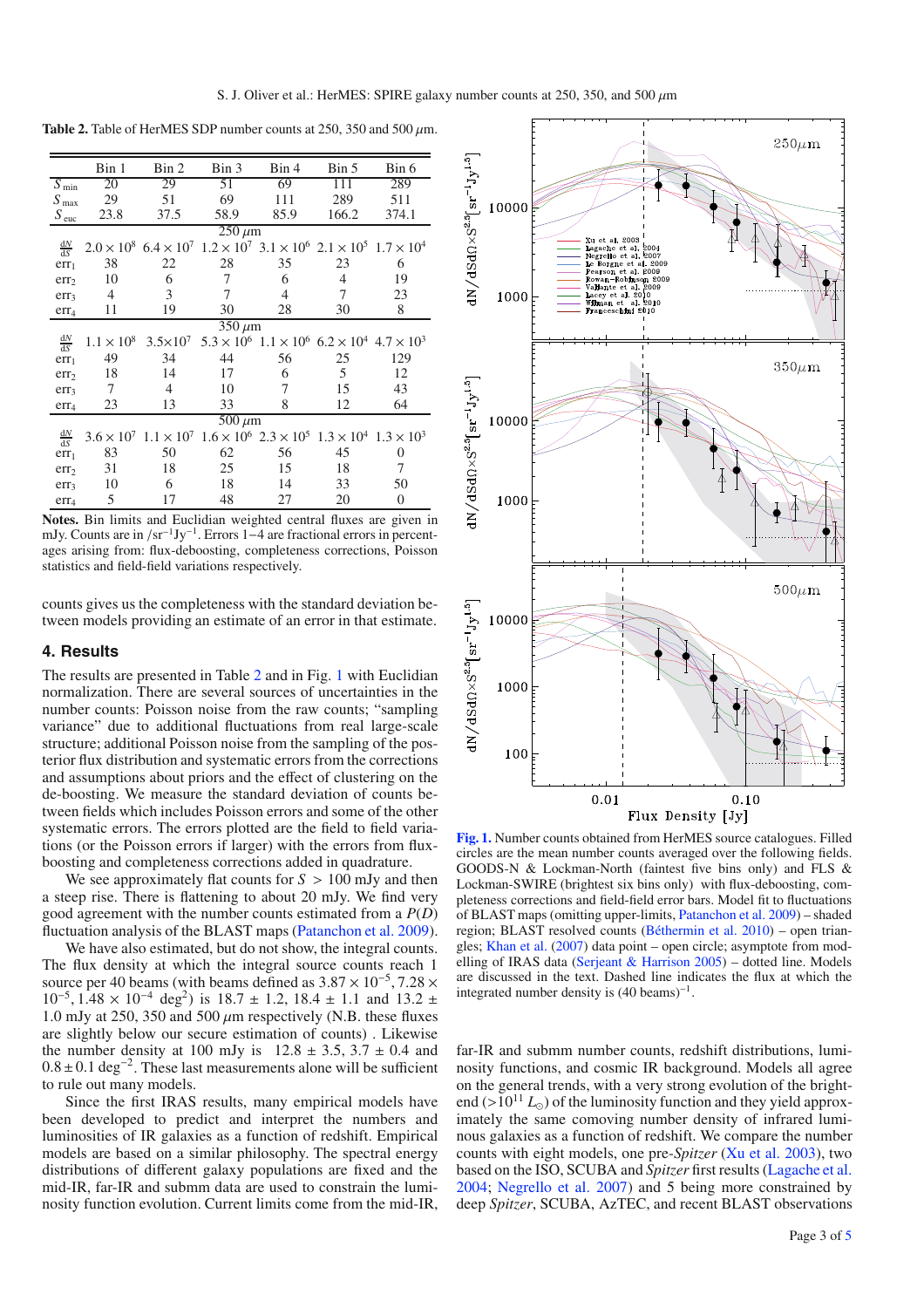<span id="page-3-38"></span>

**[Fig. 2.](http://dexter.edpsciences.org/applet.php?DOI=10.1051/0004-6361/201014697&pdf_id=2)** The integrated background light at 250, 350, 500 μm from the HerMES counts determined in Fig. [1.](#page-2-2) Dotted lines are the flux at which the integrated density is (40 beams)−1. The hatched regions are mea-surements of the COBE background [\(Lagache et al. 1999](#page-3-14)).

[\(Le Borgne et al. 2009;](#page-3-33) [Pearson & Khan 2009;](#page-3-26) [Rowan-Robinson](#page-3-34) [2009](#page-3-34); [Valiante et al. 2009](#page-3-35); [Franceschini et al. 2009](#page-3-36)). The differences between the models are in several details, different assumptions leading sometimes to equally good fits to the current data. For example, [Valiante et al.](#page-3-35) [\(2009](#page-3-35)) conclude that it is necessary to introduce both an evolution in the AGN contribution and an evolution in the luminosity-temperature relation, while [Franceschini et al.](#page-3-36) [\(2009\)](#page-3-36) reproduce the current data with only 4 galaxy populations and only one template for each population. We [also](#page-3-29) [compare](#page-3-29) [with](#page-3-29) [two](#page-3-29) [semi-analytic](#page-3-29) [models](#page-3-29) [those](#page-3-29) [of](#page-3-29) Lacey et al. [\(2010\)](#page-3-29) and [Wilman et al.](#page-3-37) [\(2010](#page-3-37)).

Comparison with SPIRE number counts shows that many models cannot fit the bright end (>100 mJy). Exceptions are the models of [Negrello et al.](#page-3-32) [\(2007](#page-3-32)), [Valiante et al.](#page-3-35) [\(2009](#page-3-35)), [Franceschini et al.](#page-3-36) [\(2009\)](#page-3-36) and [Pearson & Khan](#page-3-26) [\(2009](#page-3-26)). Of these only [Valiante et al.](#page-3-35)  $(2009)$  can fit the rise from  $(20 < S <$ 100) mJy. The [Valiante et al.](#page-3-35) [\(2009](#page-3-35)) model has "cooler" spectral energy distributions at higher redshift. However, increasing the number of higher redshift galaxies would have a similar effect on the counts so it would be premature to assume the spectral energy distributions need revision.

We have also calculated the contribution of the resolved sources to the background intensity as a function of flux (shown in Fig. [2\)](#page-3-38). At the (40 beams)<sup>-1</sup> depth we resolve 1.73 ± 0.33,  $0.63 \pm 0.18$ ,  $0.15 \pm 0.07$  nW m<sup>2</sup> or 15, 10, 6% of the nominal measured values at 250, 350 and 500  $\mu$ m [\(Lagache et al.](#page-3-14) [1999](#page-3-14)).

Future work will provide more detailed constraints at the fainter limits. This will include a *P*(*D*) analysis (Glenn et al. in prep.) and counts from catalogues extracted at known *Spitzer* source positions.

## **5. Conclusions**

We present the first SPIRE number count analysis of resolved sources, conservatively within the limit of *Herschel* confusion. We have measured counts which resolve around 15% of the infrared background at  $250 \mu m$ . We see a very steep rise in the counts from 100 to 20 mJy in 250, 350 and 500  $\mu$ m. Few models

have quite such a steep rise. Many models fail at the bright counts >100 mJy. This may suggest that models need a wider variety or evolution of the spectral energy distributions or changes in the redshift distributions. Future work is required to accurately constrain the fainter ends <20 mJy where confusion is a serious challenge.

*Acknowledgements.* Oliver, Wang and Smith were supported by UK's Science and Technology Facilities Council grant ST/F002858/1. SPIRE has been developed by a consortium of institutes led by Cardiff Univ. (UK) and including Univ. Lethbridge (Canada); NAOC (China); CEA, LAM (France); IFSI, Univ. Padua (Italy); IAC (Spain); Stockholm Observatory (Sweden); Imperial College London, RAL, UCL-MSSL, UKATC, Univ. Sussex (UK); Caltech, JPL, NHSC, Univ. Colorado (USA). This development has been supported by national funding agencies: CSA (Canada); NAOC (China); CEA, CNES, CNRS (France); ASI (Italy); MCINN (Spain); SNSB (Sweden); STFC (UK); and NASA (USA). HIPE is a joint development (are joint developments) by the *Herschel* Science Ground Segment Consortium, consisting of ESA, the NASA *Herschel* Science Center, and the HIFI, PACS and SPIRE consortia". The data presented in this paper will be released through the *Herschel* Database in Marseille HeDaM (hedam.oamp.fr/HerMES).

#### **References**

- <span id="page-3-17"></span>Baugh, C. M., Lacey, C. G., Frenk, C. S., et al. 2005, MNRAS, 356, 1191
- <span id="page-3-16"></span>Béthermin, M., Dole, H., Cousin, M., & Bavouzet, N. 2010, A&A, 516, A43
- <span id="page-3-25"></span><span id="page-3-7"></span>Coppin, K., Chapin, E. L., Mortier, A. M. J., et al. 2006, MNRAS, 372, 1621
- Crawford, T. M., Switzer, E. R., Holzapfel, W. L., et al. 2009, ApJ, submitted, [arXiv:0912.2341]
- <span id="page-3-13"></span>Fixsen, D. J., Dwek, E., Mather, J. C., Bennett, C. L., & Shafer, R. A. 1998, ApJ, 508, 123
- <span id="page-3-36"></span>Franceschini, A., Rodighiero, G., Vaccari, M., Marchetti, L., & Mainetti, G. 2009, A&A, accepted [arXiv:0906.4264]
- <span id="page-3-5"></span>Frayer, D. T., Sanders, D. B., Surace, J. A., et al. 2009, AJ, 138, 1261
- <span id="page-3-18"></span>Granato, G. L., De Zotti, G., Silva, L., Bressan, A., & Danese, L. 2004, ApJ, 600, 580
- <span id="page-3-9"></span>Greve, T. R., Pope, A., Scott, D., et al. 2008, MNRAS, 389, 1489
- <span id="page-3-20"></span>Griffin, M. J., et al. 2010, A&A, 518, L3
- Héraudeau, P., Oliver, S., del Burgo, C., et al. 2004, MNRAS, 354, 924
- <span id="page-3-8"></span><span id="page-3-3"></span>Khan, S. A., Shafer, R. A., Serjeant, S., et al. 2007, ApJ, 665, 973
- <span id="page-3-29"></span>Lacey, C. G., Baugh, C. M., Frenk, C. S., & Benson, A. J. 2010, MNRAS, submitted
- <span id="page-3-14"></span>Lagache, G., Puget, J., & Gispert, R. 1999, Ap&SS, 269, 263
- <span id="page-3-27"></span>Lagache, G., Dole, H., Puget, J., et al. 2004, ApJS, 154, 112
- <span id="page-3-33"></span>Le Borgne, D., Elbaz, D., Ocvirk, P., & Pichon, C. 2009, A&A, 504, 727
- <span id="page-3-0"></span>Longair, M. S. 1966, MNRAS, 133, 421
- <span id="page-3-6"></span>Maloney, P. R., Glenn, J., Aguirre, J. E., et al. 2005, ApJ, 635, 1044

<span id="page-3-32"></span>Negrello, M., Perrotta, F., González-Nuevo, J., et al. 2007, MNRAS, 377, 1557

- <span id="page-3-24"></span>Nguyen, H., et al. 2010, A&A, 518, L5
- Oliver, S., Mann, R. G., Carballo, R., et al. 2002, MNRAS, 332, 536
- <span id="page-3-2"></span><span id="page-3-1"></span>Oliver, S. J., Rowan-Robinson, M., & Saunders, W. 1992, MNRAS, 256, 15P
- <span id="page-3-23"></span>Ott, S. 2010, in Astronomical Data Analysis Software and Systems XIX, ed.
- Y. Mizumoto, K.-I. Morita, & M. Ohishi, ASP Conf. Ser. Patanchon, G., Ade, P. A. R., Bock, J. J., et al. 2009, ApJ, 707, 1750
- Pearson, C., & Khan, S. A. 2009, MNRAS, 399, L11
- <span id="page-3-26"></span><span id="page-3-19"></span><span id="page-3-15"></span>
- Pilbratt, G. L., et al. 2010, A&A, 518, L1
- Puget, J., Abergel, A., Bernard, J., et al. 1996, A&A, 308, L5
- <span id="page-3-12"></span>Rowan-Robinson, M. 2009, MNRAS, 394, 117
- Savage, R. S., & Oliver, S. 2007, ApJ, 661, 1339
- <span id="page-3-34"></span><span id="page-3-31"></span><span id="page-3-22"></span><span id="page-3-11"></span>Scott, K. S., Yun, M. S., Wilson, G. W., et al. 2010, MNRAS, in press [arXiv:1003.1768]
- Serjeant, S., & Harrison, D. 2005, MNRAS, 356, 192
- <span id="page-3-4"></span>Shupe, D. L., Rowan-Robinson, M., Lonsdale, C. J., et al. 2008, AJ, 135, 1050
- Sibthorpe, B., Chanial, P., & Griffin, M. J. 2009, A&A, 503, 625
- <span id="page-3-30"></span>Swinyard, B. M., et al. 2010, A&A, 518, L4
- Valiante, E., Lutz, D., Sturm, E., Genzel, R., & Chapin, E. L. 2009, ApJ, 701, 1814
- Weiß, A., Kovács, A., Coppin, K., et al. 2009, ApJ, 707, 1201
- Wilman, R. J., Jarvis, M. J., Mauch, T., Rawlings, S., & Hickey, S. 2010, MNRAS, accepted [arXiv:1002.1112]
- Xu, C. K., Lonsdale, C. J., Shupe, D. L., et al. 2003, ApJ, 587, 90

Page 5 is available in the electronic edition of the journal at http://www.aanda.org

<span id="page-3-37"></span><span id="page-3-35"></span><span id="page-3-28"></span><span id="page-3-21"></span><span id="page-3-10"></span>